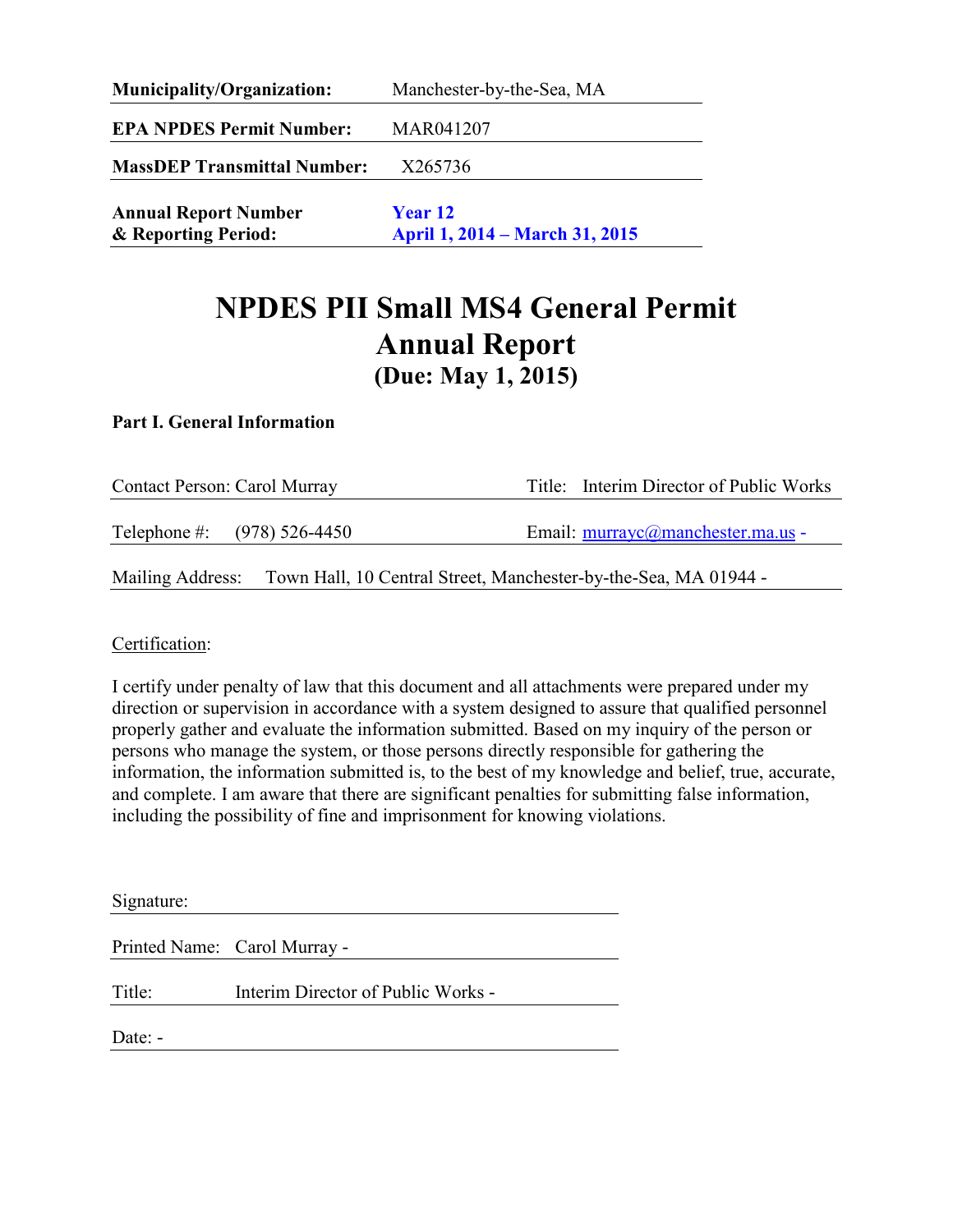#### **Part II. Self-Assessment**

The Town of Manchester-by-the-Sea's Public Works Department continues to take the lead on compliance with the Town's Small Municipal Separate Storm Sewer Systems (MS4) Permit. Throughout Permit Year 12, the Town of Manchester-by-the-Sea continued to implement BMPs and make progress meeting requirements of the United States Environmental Protection Agency's (USEPA) 2003 General Permit for Storm Water Discharges from MS4s.

Various stormwater management activities are conducted by Town staff from DPW, Conservation Commission, Building Department, Board of Health, and Planning Board. The Board of Health held its annual household hazardous waste collection day and also hosted a Drug Take-Back day.

The Town has an active Coastal Stream Team, which is a group of local citizens who discuss local environmental issues and focus on projects designed to maintain and improve water cleanliness, quality, and to preserve coastal habitats. The Stream Team conducts numerous outreach and education activities throughout the year, sponsors cleanups, and conducts sampling. As part of the Clean Beaches and Streams program, Salem Sound Coastwatch coordinated with the Stream Team to conduct water quality sampling in Town. Samples were analyzed for Enterococci which are used to detect human pathogens often found in sewage and assess water quality at saltwater beaches.

Operations and Maintenance activities completed by the Town's Highway Department continue to reduce potential for pollution from stormwater. During this period, all catch basins in Town were cleaned, and approximately 20 miles of Town streets were swept. The Town uses catch basin cleaning activities as an opportunity to identify potential illicit discharges.

The Town has reviewed the Draft MS4 General Permit that was published by the USEPA in the Federal Register on September 30, 2014. The Town understands the potential future requirements associated with the draft permit and will continue to await a new final Massachusetts MS4 Permit to determine the level of compliance that will be required in the next Permit cycle.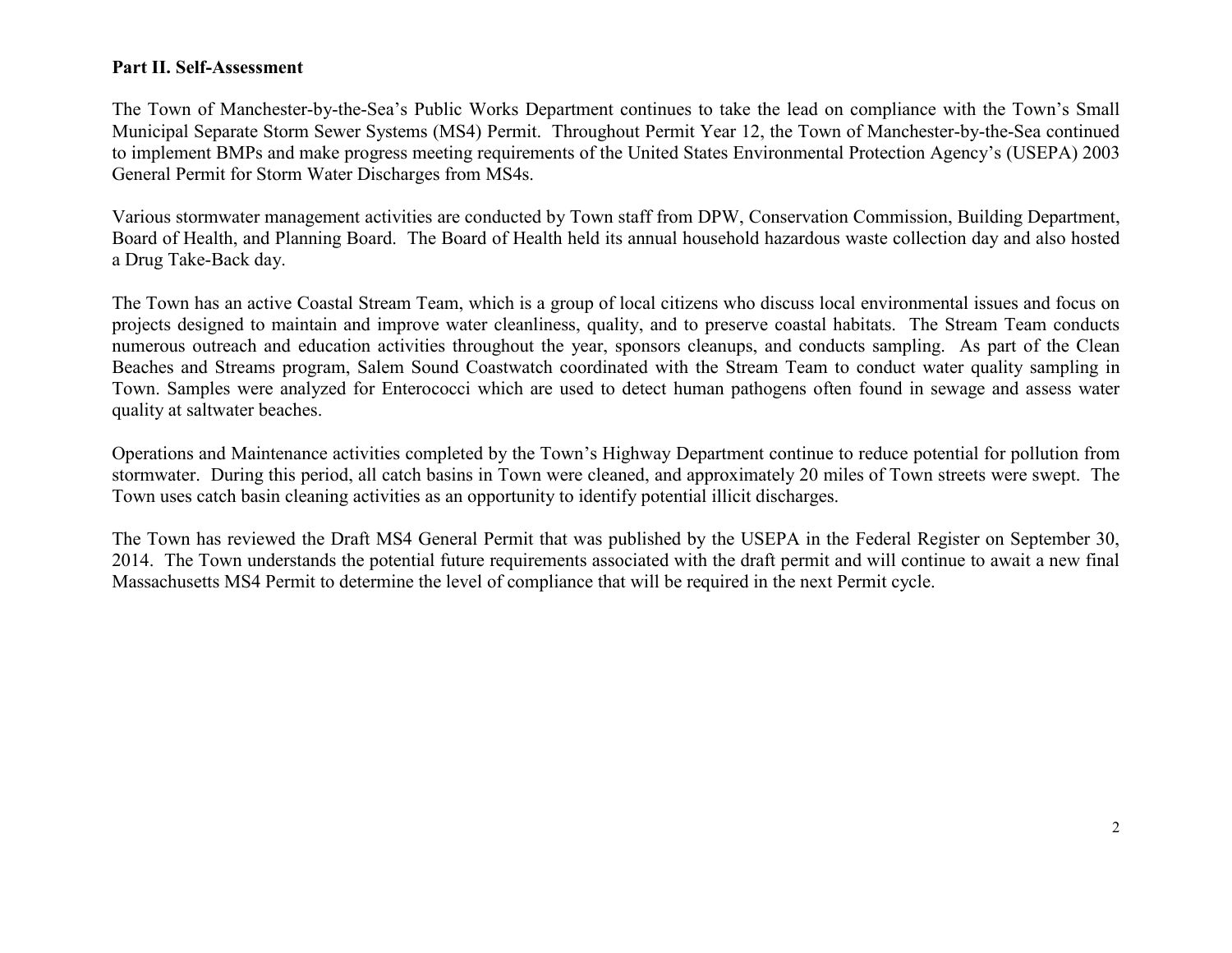## **Part III. Summary of Minimum Control Measures**

#### **1. Public Education and Outreach**

| <b>BMP</b><br>ID# | <b>BMP</b> Description                    | Responsible<br>Dept./Person<br><b>Name</b> | <b>Measurable Goal(s)</b>                     | Progress on Goal(s) –<br><b>Permit Year 12</b><br>(Reliance on non-municipal partners<br>indicated, if any)                                                                                                                                                                                                                                                                                                                                                                                                                                                                                                                                                                                                                                                                                               | <b>Planned Activities - Permit</b><br>Year 13                                                                                                                                                                                                                 |
|-------------------|-------------------------------------------|--------------------------------------------|-----------------------------------------------|-----------------------------------------------------------------------------------------------------------------------------------------------------------------------------------------------------------------------------------------------------------------------------------------------------------------------------------------------------------------------------------------------------------------------------------------------------------------------------------------------------------------------------------------------------------------------------------------------------------------------------------------------------------------------------------------------------------------------------------------------------------------------------------------------------------|---------------------------------------------------------------------------------------------------------------------------------------------------------------------------------------------------------------------------------------------------------------|
| 1.1<br>Revised    | Water Conservation<br>Practice Brochures  | <b>DPW</b>                                 | Brochure distribution (goal of over<br>1,700) | This goal was completed. In Year<br>12, the Town mailed water<br>conservation brochures with one<br>water bill.                                                                                                                                                                                                                                                                                                                                                                                                                                                                                                                                                                                                                                                                                           | Continue to provide educational<br>brochures with water bills as the<br>budget allows.                                                                                                                                                                        |
| 1.2<br>Revised    | Hold Hazardous<br><b>Waste Collection</b> | Board of Health                            | Conduct annual event                          | Goal met. In April 2014 of Year 12<br>the Board of Health held its annual<br>household hazardous waste collection<br>day.<br>The Town also provides recycling<br>information on the Town website.<br>Manchester-by-the-Sea uses its Town<br>website to provide information on<br>hazardous waste disposal. The<br>website promotes the household<br>waste recycling program and<br>encourages residents to utilize<br>services available at the Transfer<br>Station. The Transfer Station serves<br>as a drop-off location for used oil<br>from residents.<br>The Highway Department recycles its<br>used oil, which is processed regularly<br>by the Transfer Station.<br>Manchester-by-the-Sea participated<br>in a Drug Take-Back program in<br>Year 12, and provided notice of this<br>event locally. | MBTS will continue holding the<br>annual HHW day event, as the<br>budget allows.<br>The Town will continue to<br>update and provide recycling<br>information on the Town<br>website.<br>The Town will continue to<br>participate in Drug Take-Back<br>events. |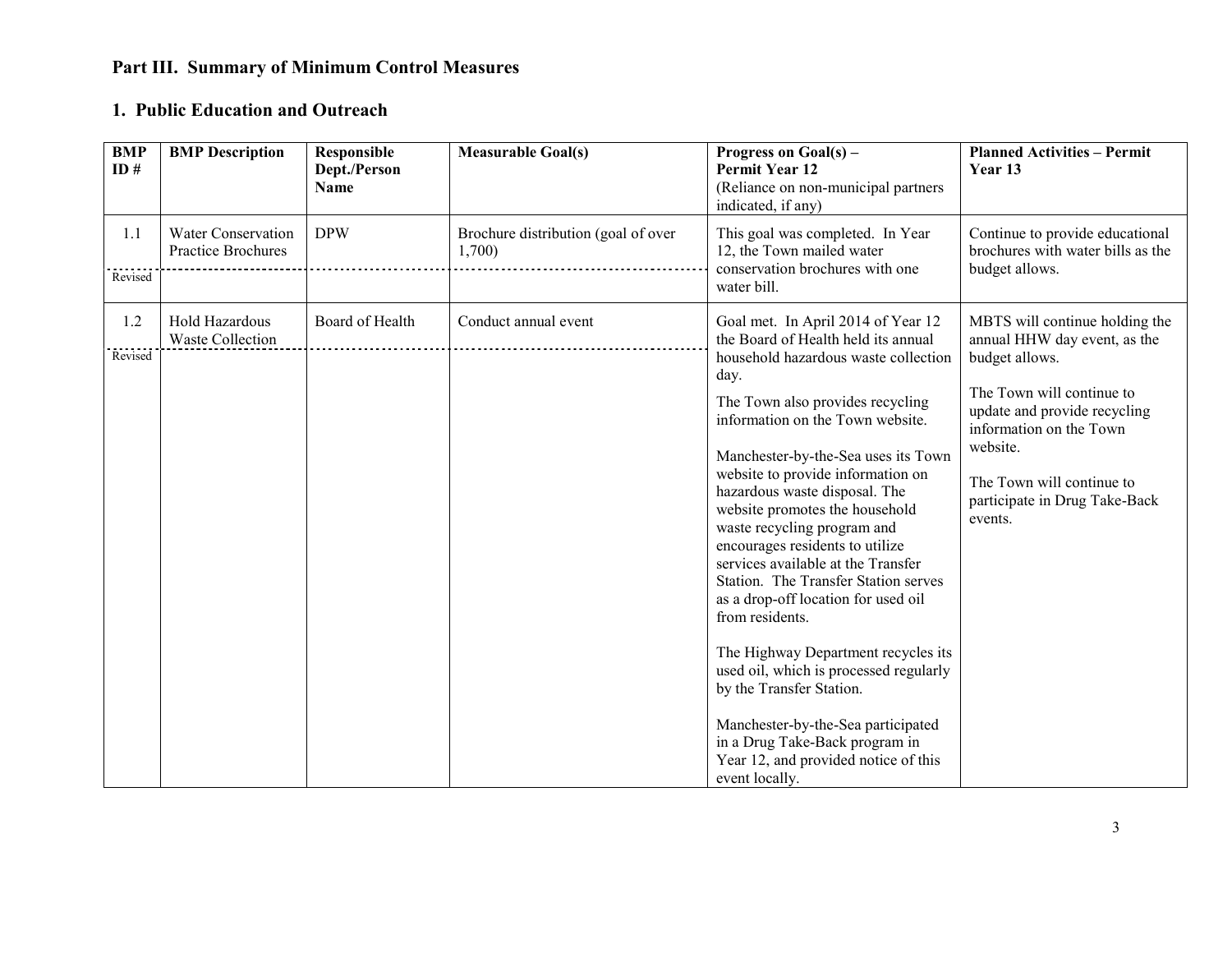| 1.3            | Stormwater<br><b>Brochures</b> at Town<br>Hall                                | DPW/Conservation/<br><b>Stream Team</b> | Make stormwater related brochures<br>available at Town Hall | Manchester-by-the-Sea continued to<br>make stormwater brochures available<br>in Town Hall. Topics included: The<br>Importance of Streamside Buffers"<br>and "Pet Waste and Bathing Beaches<br>- Guidelines for Pet Owners."                                                                                                         | Continue to provide accessible<br>brochures and posters.                                                                                                                                                                                                                                                                                     |
|----------------|-------------------------------------------------------------------------------|-----------------------------------------|-------------------------------------------------------------|-------------------------------------------------------------------------------------------------------------------------------------------------------------------------------------------------------------------------------------------------------------------------------------------------------------------------------------|----------------------------------------------------------------------------------------------------------------------------------------------------------------------------------------------------------------------------------------------------------------------------------------------------------------------------------------------|
| Revised        |                                                                               |                                         |                                                             |                                                                                                                                                                                                                                                                                                                                     | Identify and implement<br>alternative information sources<br>for public outreach and evaluate<br>the program.                                                                                                                                                                                                                                |
|                |                                                                               |                                         |                                                             |                                                                                                                                                                                                                                                                                                                                     | Manchester-by-the-Sea will<br>provide outreach materials on the<br>Town's website and post links to<br>stormwater BMPs and other<br>water quality education<br>resources, including EPA and<br>DEP, on its website. The Town<br>will print a summary sheet of<br>available educational information<br>and make it available at Town<br>Hall. |
| 1.4<br>Revised | Animal Control<br>Bylaw (Town's<br>General Bylaws<br>Article X Section<br>28) | Police/Board of<br>Health               | Enforce Animal Control Bylaw                                | The Animal Control Bylaw prohibits<br>disposal of dog waste on beaches,<br>sidewalks, streets, parks, in town<br>storm drains, and on public beaches.<br>In Year 12, the Police continued to<br>enforce the bylaw by patrolling<br>beaches, parks, recreational areas and<br>cemeteries and monitoring the "dog<br>waste stations." | The Police force and Board of<br>Health will continue to promote<br>and enforce the bylaw.                                                                                                                                                                                                                                                   |
|                |                                                                               |                                         |                                                             | The Board of Health also promotes<br>compliance with the bylaw and<br>educates residents and visitors about<br>this bylaw.                                                                                                                                                                                                          |                                                                                                                                                                                                                                                                                                                                              |
|                |                                                                               |                                         |                                                             | Signage on streets within<br>Manchester-by-the-Sea alert visitors<br>of the bylaw maintained by the<br>Town.                                                                                                                                                                                                                        |                                                                                                                                                                                                                                                                                                                                              |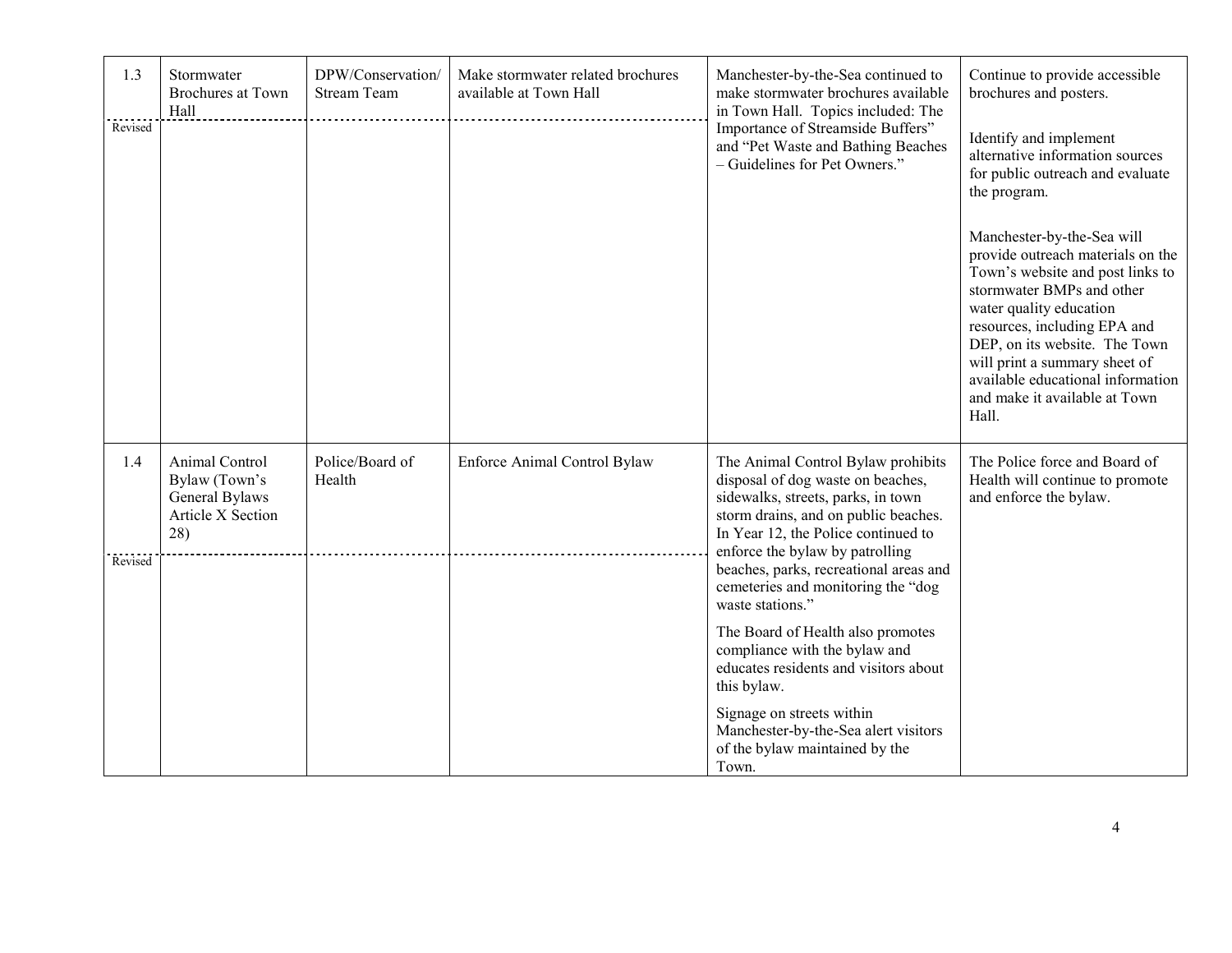## **2. Public Involvement and Participation**

| <b>BMP</b><br>ID# | <b>BMP</b> Description          | Responsible<br><b>Dept./Person Name</b>                                           | <b>Measurable Goal(s)</b>                                                                                                                                                                                | Progress on Goal(s) –<br><b>Permit Year 12</b><br>(Reliance on non-municipal partners indicated, if any)                                                                                                                                                                                                                                                                                                                                                                                                                                                                                                                                                                                                                                                                                                                                                                                                                                                                                          | <b>Planned Activities</b>                                                                                                                                                                               |
|-------------------|---------------------------------|-----------------------------------------------------------------------------------|----------------------------------------------------------------------------------------------------------------------------------------------------------------------------------------------------------|---------------------------------------------------------------------------------------------------------------------------------------------------------------------------------------------------------------------------------------------------------------------------------------------------------------------------------------------------------------------------------------------------------------------------------------------------------------------------------------------------------------------------------------------------------------------------------------------------------------------------------------------------------------------------------------------------------------------------------------------------------------------------------------------------------------------------------------------------------------------------------------------------------------------------------------------------------------------------------------------------|---------------------------------------------------------------------------------------------------------------------------------------------------------------------------------------------------------|
| 2.1<br>Revised    | Stream Cleaning and<br>Cleanups | DPW/Conservation<br>Commission/SSCW                                               | Annual Project                                                                                                                                                                                           | The Town continues to support stream cleaning and other<br>cleanup projects over the permit term.<br>Throughout Year 12, the DPW supported volunteer<br>cleanup events by removing trash and debris picked up at<br>each event.<br>COASTSWEEP 2014 included a volunteer cleanup of<br>Singing Beach in April. This was organized by the<br>Town's Stream Team.<br>The Manchester Coastal Stream Team also cleaned<br>Sawmill Brook in the spring of 2014.                                                                                                                                                                                                                                                                                                                                                                                                                                                                                                                                         | Continue annual stream<br>cleanings and support<br>volunteer cleanup<br>efforts.<br>Hold community clean-<br>ups in the Town,<br>including Earth Day<br>events in Year 13, and<br>evaluate the program. |
| 2.2<br>Revised    | <b>Stakeholder Meetings</b>     | Manchester Coastal<br>Stream<br>Team/Conservation<br>Commission/Planning<br>Board | Conservation<br>Commission<br>Meetings $(Goal - 16)$<br>times per year)<br><b>Stream Team</b><br>Meetings $(Goal - 9)$<br>times per year)<br>Planning Board<br>Meetings $(Goal - 15)$<br>times per year) | The Conservation Commission continues to meet twice a<br>month on the second and fourth Tuesdays. Additional<br>meetings are scheduled as needed.<br>Abutters and general public are invited to consider<br>drainage and stormwater management issues as related to<br>the Wetlands Protection Act and related state and local<br>laws.<br>The Manchester Coastal Stream Team met periodically<br>to discuss environmental issues that affect water bodies<br>in Manchester-by-the-Sea and to plan corrective<br>measures to address identified issues.<br>The Planning Board met 2 times per month to hear<br>applications relating to the use and division of land,<br>including projects that fall under Section 6.15<br>Stormwater Management Special Permit, of the Zoning<br>Blylaw.<br>Meetings held by the Conservation Commission and the<br>Planning Board complied with state public notice<br>requirements at MGL Chapter 39 Sectoin 23B and the<br>local public notice requirements. | Continue to discuss<br>stormwater at all<br>relevant meetings.                                                                                                                                          |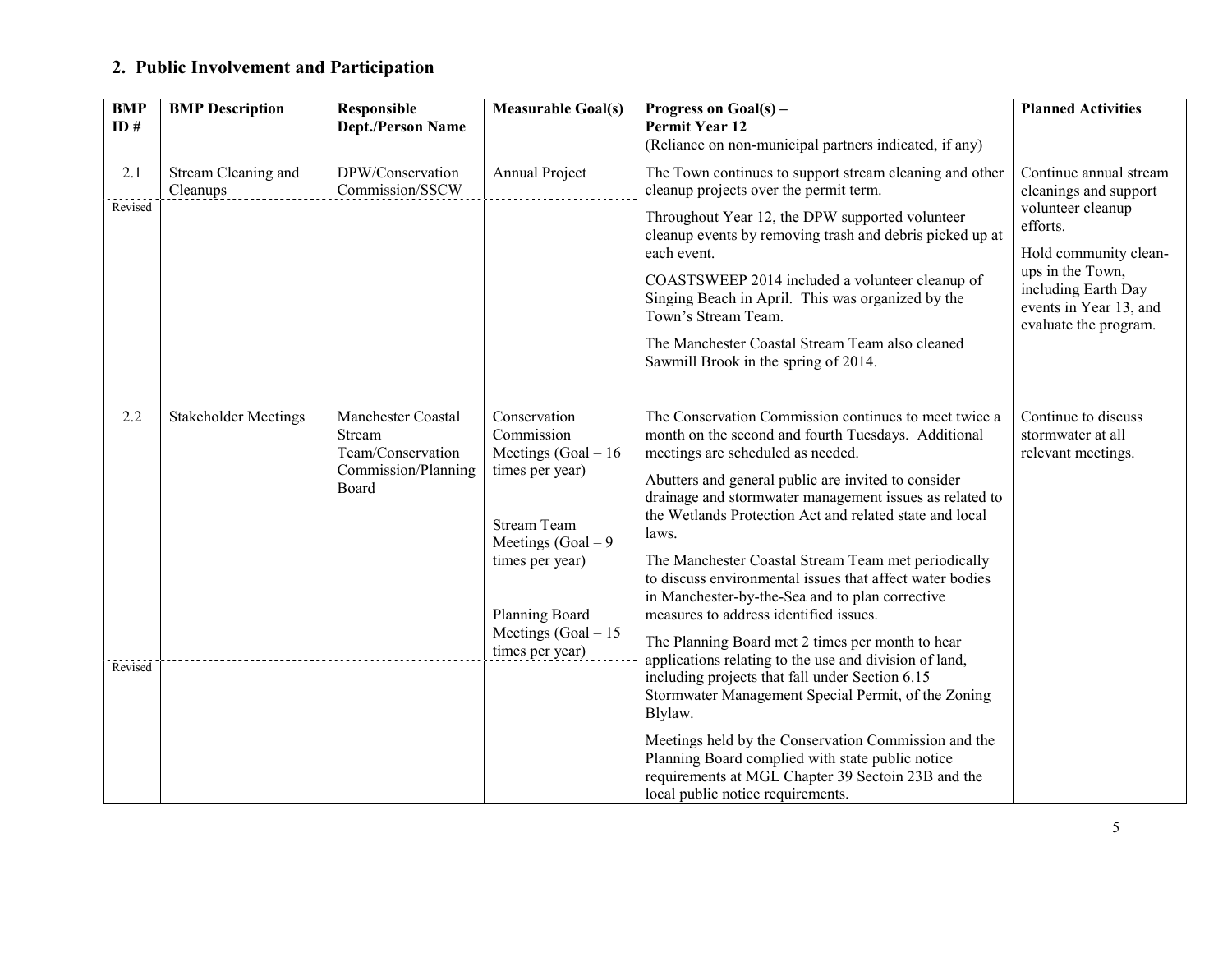### **3. Illicit Discharge Detection and Elimination**

| <b>BMP</b><br>ID $#$ | <b>BMP</b> Description                  | Responsible<br><b>Dept./Person Name</b>                                | <b>Measurable Goal(s)</b>                     | Progress on Goal(s) -<br><b>Permit Year 12</b><br>(Reliance on non-municipal partners indicated, if any)                                                                                                                                                                                                                                                                                                                                                                                             | <b>Planned Activities</b>                                                                                                                                                                                                                                                   |
|----------------------|-----------------------------------------|------------------------------------------------------------------------|-----------------------------------------------|------------------------------------------------------------------------------------------------------------------------------------------------------------------------------------------------------------------------------------------------------------------------------------------------------------------------------------------------------------------------------------------------------------------------------------------------------------------------------------------------------|-----------------------------------------------------------------------------------------------------------------------------------------------------------------------------------------------------------------------------------------------------------------------------|
| 3.1<br>Revised       | Map of Storm Drains                     | Public Works                                                           | Complete by June 30,<br>2006                  | GIS map of storm sewer system (outfalls, catch<br>basins, and other drainage structures) in the Urbanized<br>Area is complete. Connectivity, where known, is<br>included on the map.<br>The Town contracts with Applied Geographics, Inc.<br>for mapping services. They provide an online viewer<br>for GIS, with a link on the Town website, including<br>the drainage system map. Town Staff provide<br>revisions and edits to Applied Geographics<br>throughout the year, based on field surveys. | This BMP has been<br>completed and the<br>measurable goal met.<br>The Town will continue to<br>locate new outfalls that are<br>added and update mapping<br>as needed.                                                                                                       |
| 3.2                  | <b>Illicit Discharge</b><br>Policy/Regs | DPW/Conservation<br>Commission/Planning<br>Board/Building<br>Inspector | Complete<br>implementation by<br>May 31, 2008 | Due to limitations on staff time and budgets, as well<br>as Town Staff turnover, efforts to adopt the Illicit<br>Discharge Detection and Elimination (IDDE) Bylaw<br>have stalled.<br>The Town's Stormwater Management Zoning Bylaw                                                                                                                                                                                                                                                                  | Continue to work on<br>adopting IDDE Bylaw in<br>conjunctions with inflow<br>and infiltration regulations<br>and investigations.                                                                                                                                            |
| Revised              |                                         |                                                                        |                                               | requires projects to meet the MA Stormwater<br>Standards and Handbook, and therefore regulates<br>illicit discharges and connections from projects<br>disturbing one or more acres.<br>The Town's Street and Sidewalks Bylaw regulates<br>illegal dumping on the town streets and sidewalks, as<br>well as public lands and coastal and inland waters.                                                                                                                                               | Continue enforcing bylaw.<br>The Town will develop wet<br>and dry weather outfall<br>inspection Standard<br>Operating Procedures. The<br>staff will receive training on<br>these procedures and they<br>will then be incorporated<br>into the annual inspection<br>process. |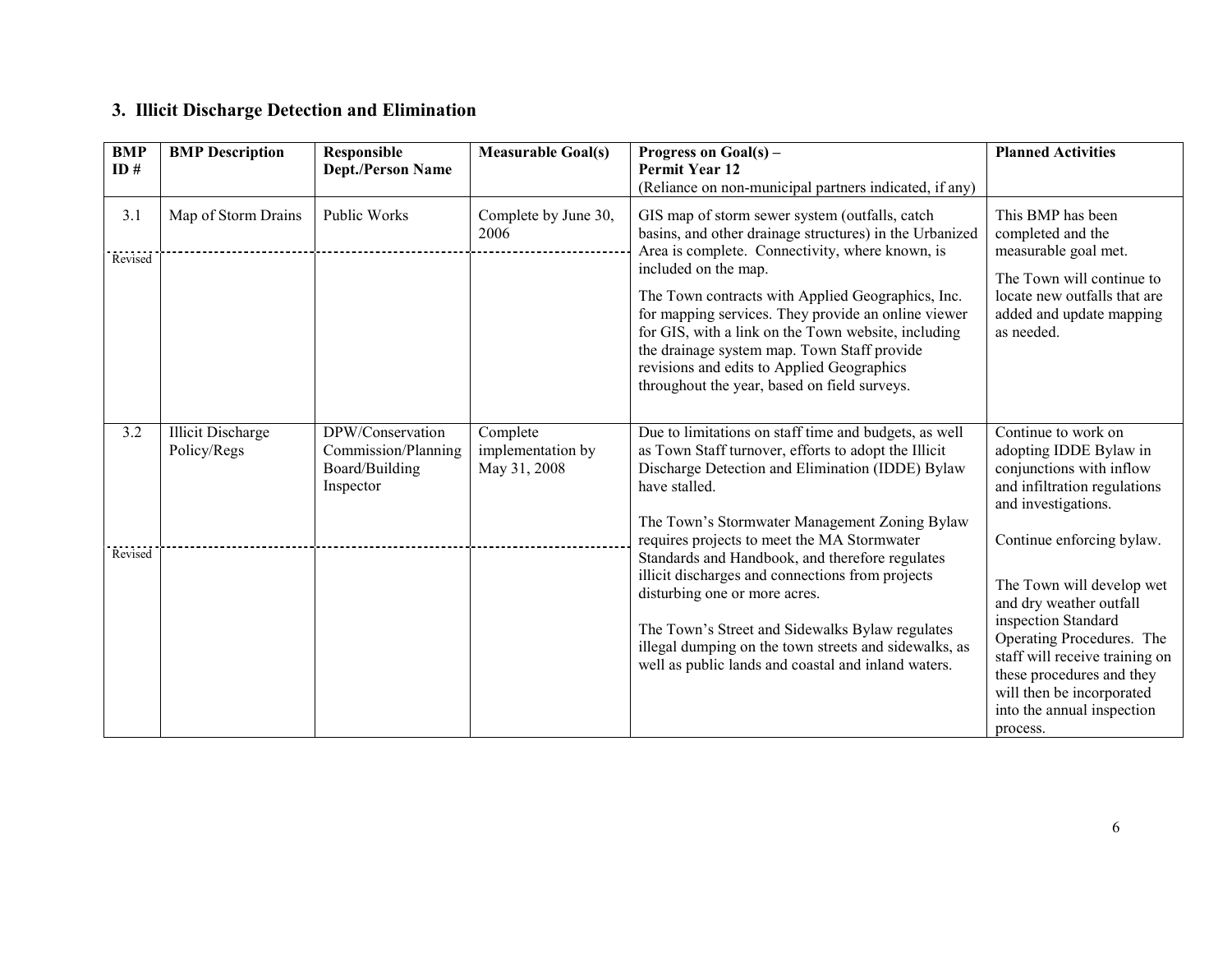#### **4. Construction Site Stormwater Runoff Control**

| <b>BMP</b><br>ID# | <b>BMP</b> Description                                                                                                     | <b>Responsible</b><br><b>Dept./Person Name</b>                         | <b>Measurable Goal(s)</b> | Progress on Goal(s) –<br><b>Permit Year 12</b><br>(Reliance on non-municipal partners<br>indicated, if any)                                                                                                                                                                                                                                                                                                                                                                                                                                                                                                                                 | <b>Planned Activities</b>                                                                                                                                                                                                      |
|-------------------|----------------------------------------------------------------------------------------------------------------------------|------------------------------------------------------------------------|---------------------------|---------------------------------------------------------------------------------------------------------------------------------------------------------------------------------------------------------------------------------------------------------------------------------------------------------------------------------------------------------------------------------------------------------------------------------------------------------------------------------------------------------------------------------------------------------------------------------------------------------------------------------------------|--------------------------------------------------------------------------------------------------------------------------------------------------------------------------------------------------------------------------------|
| 4.1<br>Revised    | Develop and<br>Implement<br><b>Construction Runoff</b><br>Policy/Regulations<br>regulating erosion and<br>sediment control | DPW/Conservation<br>Commission/Planning<br>Board/Building<br>Inspector | Complete by June 30, 2007 | The "Stormwater Management"<br>Special Permit" was added to the<br>Town's Zoning Bylaw on April 4,<br>2007. Regulations have been<br>adopted by the Planning Board.<br>This bylaw requires erosion and<br>sediment controls at construction<br>sites that disturb one or more acres<br>(or less than one acre if part of a<br>common plan of development) and<br>includes sanctions to ensure<br>compliance and requirements for<br>inspections. This bylaw references<br>the Massachusetts Stormwater<br>Management Standards and<br>Handbook as performance standards.<br>Planning Board continued to<br>implement Bylaw and regulations. | The Town completed the BMP and<br>the measurable goal has been<br>achieved.<br>Continue to implement and use the<br>tools created by the Bylaw and<br>regulations.<br>Evaluate the current Bylaw and<br>update as appropriate. |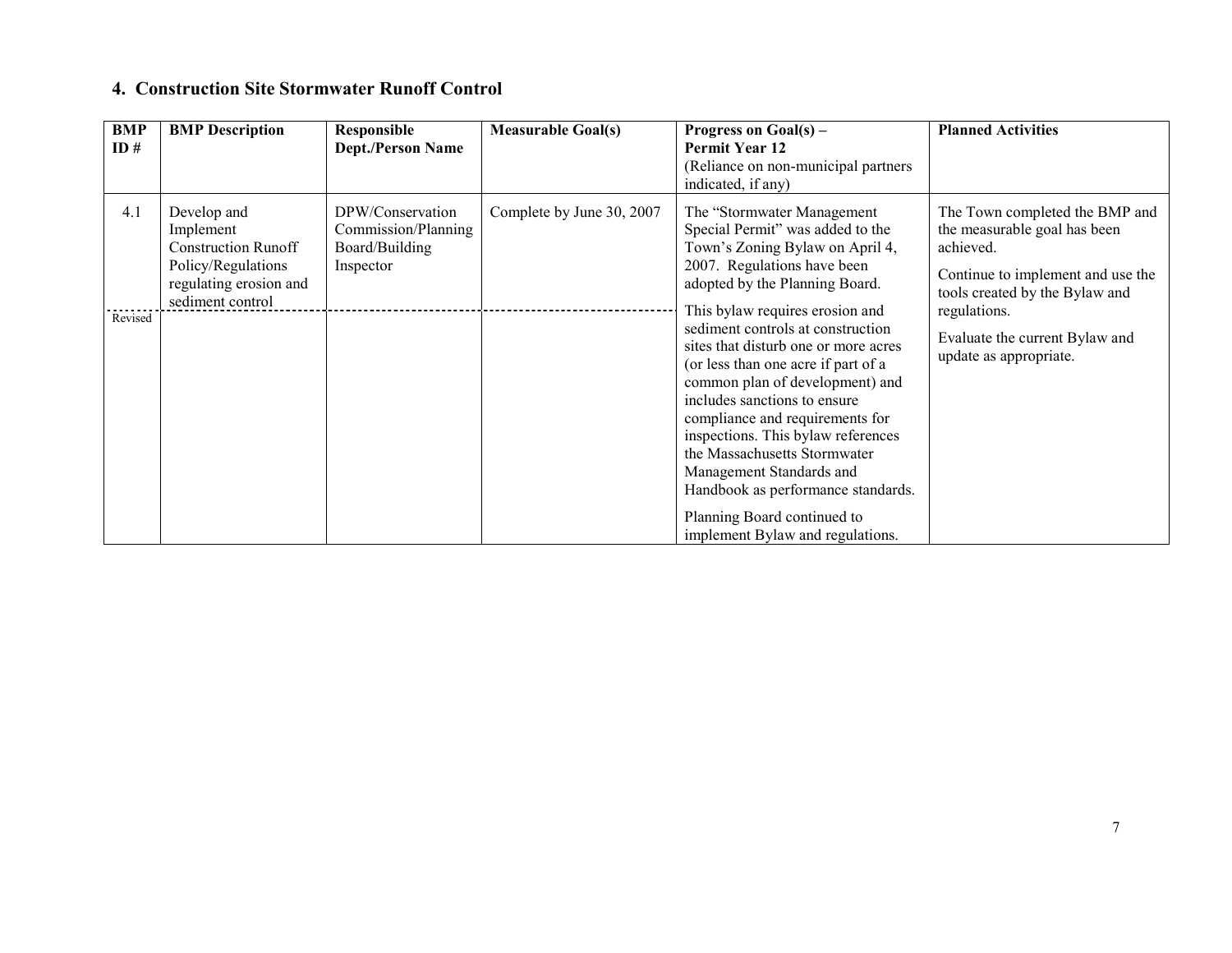| <b>BMP</b><br>ID# | <b>BMP</b> Description                                  | <b>Responsible</b><br><b>Dept./Person Name</b>                         | <b>Measurable Goal(s)</b>                       | Progress on Goal(s) -<br><b>Permit Year 12</b><br>(Reliance on non-municipal partners<br>indicated, if any)                                                                                                                                                                                                                                                                                                                                                                                                                                                                                                                                                                     | <b>Planned Activities</b>                                                                                                                                                                                               |
|-------------------|---------------------------------------------------------|------------------------------------------------------------------------|-------------------------------------------------|---------------------------------------------------------------------------------------------------------------------------------------------------------------------------------------------------------------------------------------------------------------------------------------------------------------------------------------------------------------------------------------------------------------------------------------------------------------------------------------------------------------------------------------------------------------------------------------------------------------------------------------------------------------------------------|-------------------------------------------------------------------------------------------------------------------------------------------------------------------------------------------------------------------------|
| 5.1<br>Revised    | Bylaw: Require post-<br>construction runoff<br>controls | DPW/Conservation<br>Commission/Planning<br>Board/Building<br>Inspector | Complete by June 30, 2007.<br>Implement Bylaws. | The "Stormwater Management"<br>Special Permit" was added to the<br>Town's Zoning Bylaw on April 4,<br>2007. Regulations have been adopted<br>by the Planning Board.<br>This bylaw regulates stormwater<br>runoff from development and<br>redevelopment projects that disturb<br>one or more acres (or less than one<br>acre if the project is part of a larger<br>common plan of development), and<br>includes long term O&M<br>requirements. This bylaw references<br>the Massachusetts Stormwater<br>Management Standards and<br>Handbook as performance standard,<br>and therefore controls that are put in<br>place should prevent or minimize<br>impacts to water quality. | The Town completed the BMP and<br>the measurable goal has been<br>achieved.<br>Continue to implement the current<br>bylaw and regulations.<br>Evaluate the current bylaw and<br>regulations and update as<br>necessary. |
|                   |                                                         |                                                                        |                                                 | The Planning Board continued to<br>implement the bylaw and regulations<br>as needed.                                                                                                                                                                                                                                                                                                                                                                                                                                                                                                                                                                                            |                                                                                                                                                                                                                         |

### **5. Post-Construction Stormwater Management in New Development and Redevelopment**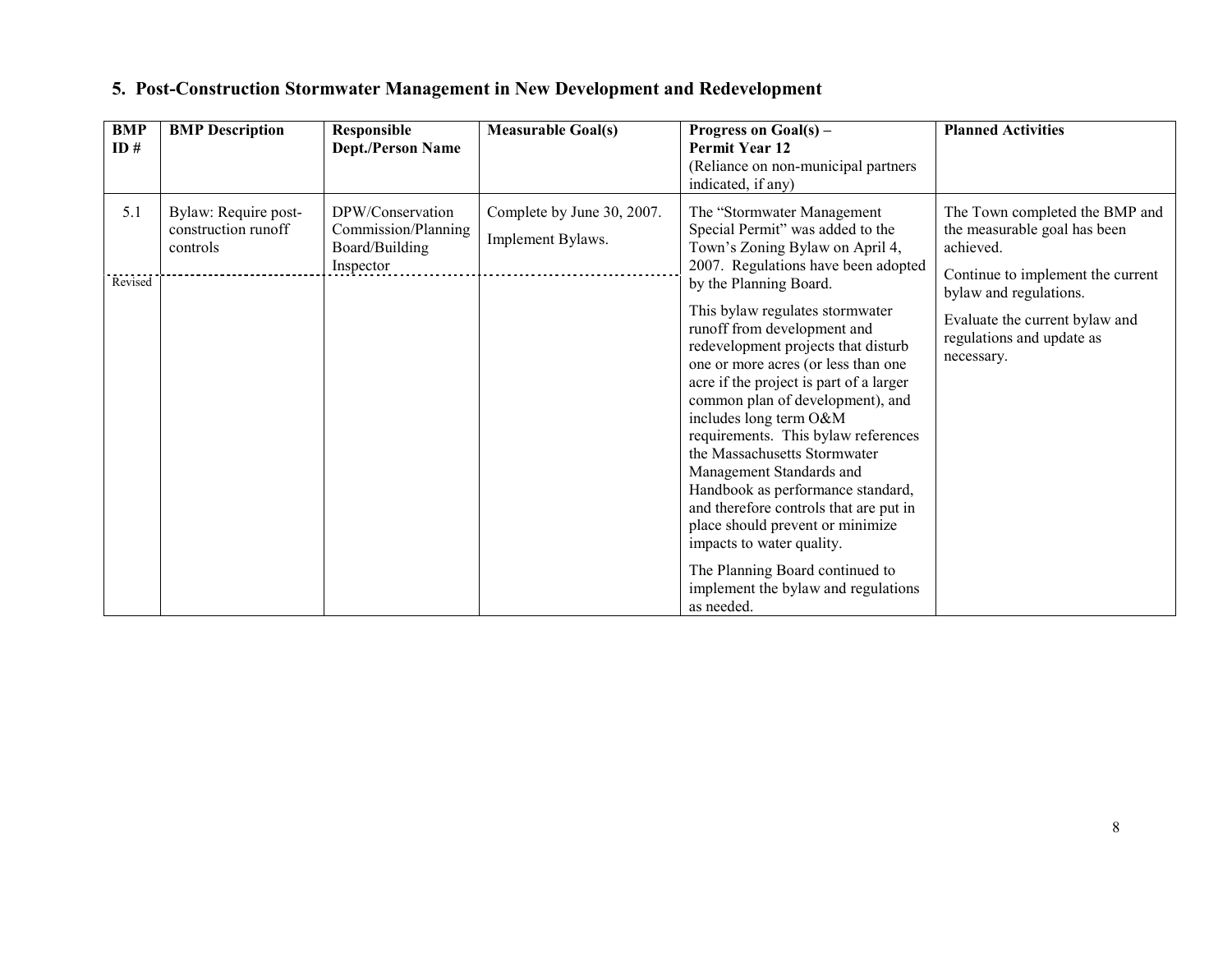| <b>BMP</b><br>ID# | <b>BMP</b> Description                                                          | Responsible<br><b>Dept./Person Name</b> | <b>Measurable Goal(s)</b>            | Progress on $Goal(s)$ –<br><b>Permit Year 12</b><br>(Reliance on non-municipal partners<br>indicated, if any)                                                                                                                              | <b>Planned Activities</b>                                                                                                                                                                                                                                                                                                                             |
|-------------------|---------------------------------------------------------------------------------|-----------------------------------------|--------------------------------------|--------------------------------------------------------------------------------------------------------------------------------------------------------------------------------------------------------------------------------------------|-------------------------------------------------------------------------------------------------------------------------------------------------------------------------------------------------------------------------------------------------------------------------------------------------------------------------------------------------------|
| 6.1<br>Revised    | Stormwater System and<br><b>Catch Basin Inspection</b><br>and Cleaning Program  | <b>DPW</b>                              | Annual Inspections                   | DPW inspects catch basins and other<br>stormwater system components<br>throughout Town, as needed. In Year<br>12, all catch basins were cleaned and<br>inspected for illicit discharges.<br>Approximately 6 catch basins were<br>repaired. | The Town will continue annual<br>inspections and as needed<br>cleanings.<br>The Town will review regulations<br>and recommendations from DEP<br>and EPA to develop or update an<br>operations and maintenance plan to<br>include proper disposal of street<br>sweepings, catch basin cleanout,<br>snow disposal, and outside storage<br>of materials. |
| 6.2<br>Revised    | Septic system controls                                                          | Board of Health                         | Implement Title 5                    | The Board of Health continued to<br>implement Title 5. Systems are<br>inspected and failing systems are<br>upgraded as required by Title 5. The<br>BOH continued to track the number of<br>pump outs.                                      | The Board of Health will continue<br>to monitor septic systems in<br>accordance with Title 5.                                                                                                                                                                                                                                                         |
| 6.3<br>Revised    | Sweep all streets by<br>June 1                                                  | <b>DPW</b>                              | Complete by June $1st$ each<br>year. | Approximately 20 miles of streets<br>throughout the Town were swept by<br>DPW in April 2014.                                                                                                                                               | The Town will continue to sweep<br>streets once per year, as budget<br>allows.<br>The Town will review regulations<br>and recommendations from DEP<br>and EPA to develop or update an<br>operations and maintenance plan to<br>include proper disposal of street<br>sweepings.                                                                        |
| 6.4               | Biweekly (minimum)<br>sweeping of main<br>streets from May<br>through September | <b>DPW</b>                              | Sweep as necessary                   | Swept as necessary.                                                                                                                                                                                                                        | Continue to sweep main streets as<br>needed and as budget allows.<br>The DPW will sweep main streets,                                                                                                                                                                                                                                                 |

## **6. Pollution Prevention and Good Housekeeping in Municipal Operations**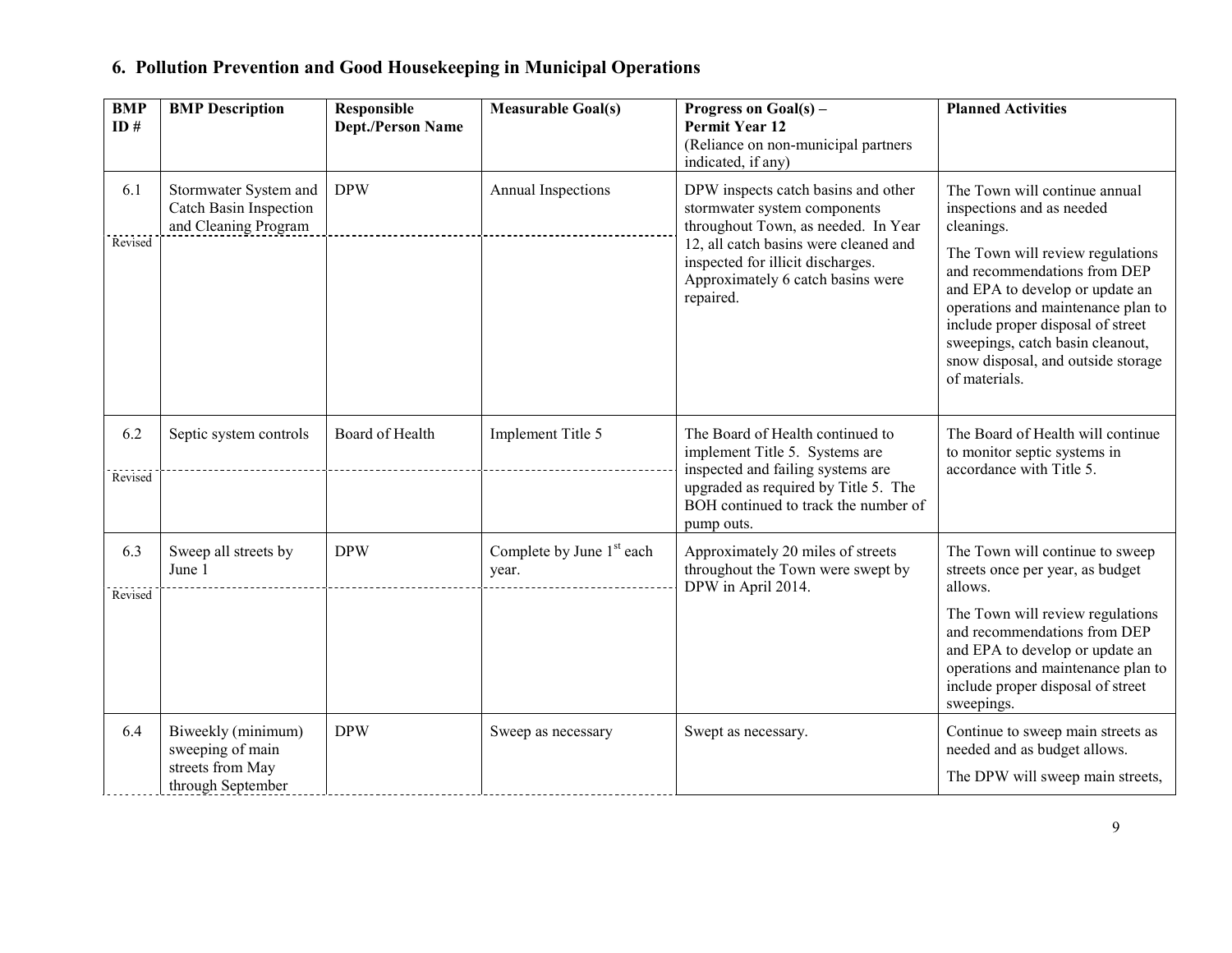| Revised |                          |                                                   |                      |                                                                                                                 | which include those near beaches<br>and in the downtown areas, as<br>needed throughout the summer<br>season (May through September,<br>or later, depending on weather). |
|---------|--------------------------|---------------------------------------------------|----------------------|-----------------------------------------------------------------------------------------------------------------|-------------------------------------------------------------------------------------------------------------------------------------------------------------------------|
| 6.5     | <b>Employee Training</b> | Conservation<br>Commission/Fire<br>Department/DPW | Train staff annually | Training was not completed in Year<br>12. Town staff has been trained<br>previously on how to recognize illicit | The Town will continue<br>stormwater trainings as the budget<br>allows.                                                                                                 |
| Revised |                          |                                                   |                      | discharges.                                                                                                     | Training on stormwater elements<br>will be incorporated into other<br>Conservation Commission, Fire<br>Department, and DPW trainings.                                   |

#### **6a. Additions**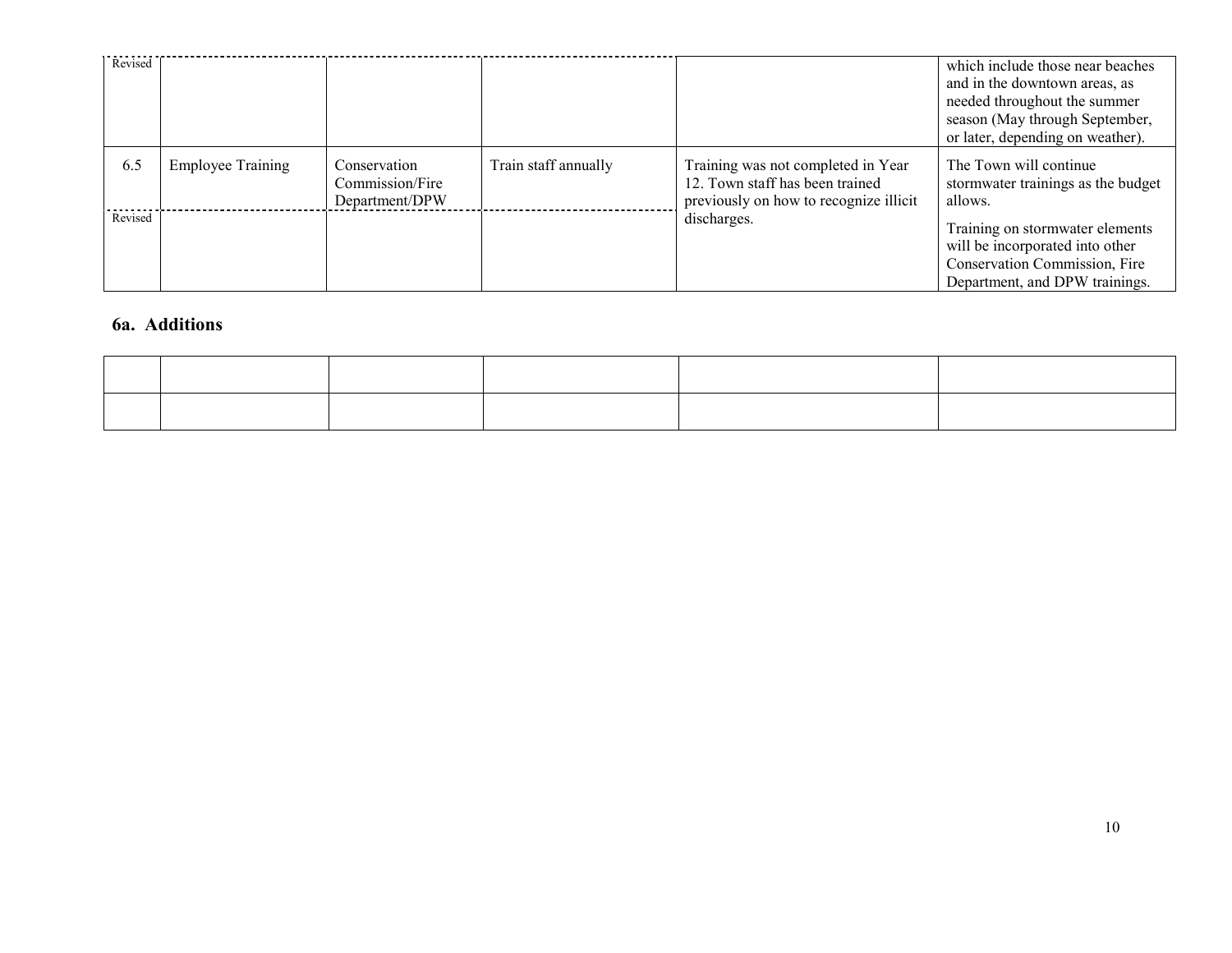| <b>BMP</b><br>ID# | <b>BMP</b> Description | Responsible<br>Dept./Person<br>Name | <b>Measurable Goal(s)</b> | Progress on $Goal(s) -$<br><b>Permit Year 12</b><br>(Reliance on non-municipal partners<br>indicated, if any)                                                                                                                                                                                                                                                                                                                                                                                                                                                                                                                                                                                      | <b>Planned Activities</b>                                                     |
|-------------------|------------------------|-------------------------------------|---------------------------|----------------------------------------------------------------------------------------------------------------------------------------------------------------------------------------------------------------------------------------------------------------------------------------------------------------------------------------------------------------------------------------------------------------------------------------------------------------------------------------------------------------------------------------------------------------------------------------------------------------------------------------------------------------------------------------------------|-------------------------------------------------------------------------------|
| Revised           | Not Applicable         | Not Applicable                      | Not Applicable            | The following Manchester-by-the-Sea<br>water bodies are considered impaired<br>per the current Integrated List of<br>Waters (Massachusetts Year 2012).<br>TMDLs are required for several water<br>bodies (Category 5) and will be<br>developed in the future, including: Cat<br>Brook (Fecal Coliform/Low pH);<br>Causeway Brook (Fecal Coliform);<br>Waite Pond (mercury in fish tissue);<br>Manchester Harbor between Gales<br>Point and Chubb Point (Fecal<br>Coliform); and the northern portion of<br>Salem Sound, including waters<br>landward of and within imaginary lines<br>from Chubb Point, Manchester to Gales<br>Point, Manchester to the northwest<br>point of Bakers Island (Fecal | Evaluate any TMDLs developed for<br>Manchester-by-the-Sea impaired<br>waters. |
|                   |                        |                                     |                           | Coliform).                                                                                                                                                                                                                                                                                                                                                                                                                                                                                                                                                                                                                                                                                         |                                                                               |

#### **7. BMPs for Meeting Total Maximum Daily Load (TMDL) Waste Load Allocations (WLA**) *<<if applicable>>*

#### **7a. Additions**

#### **7b. WLA Assessment**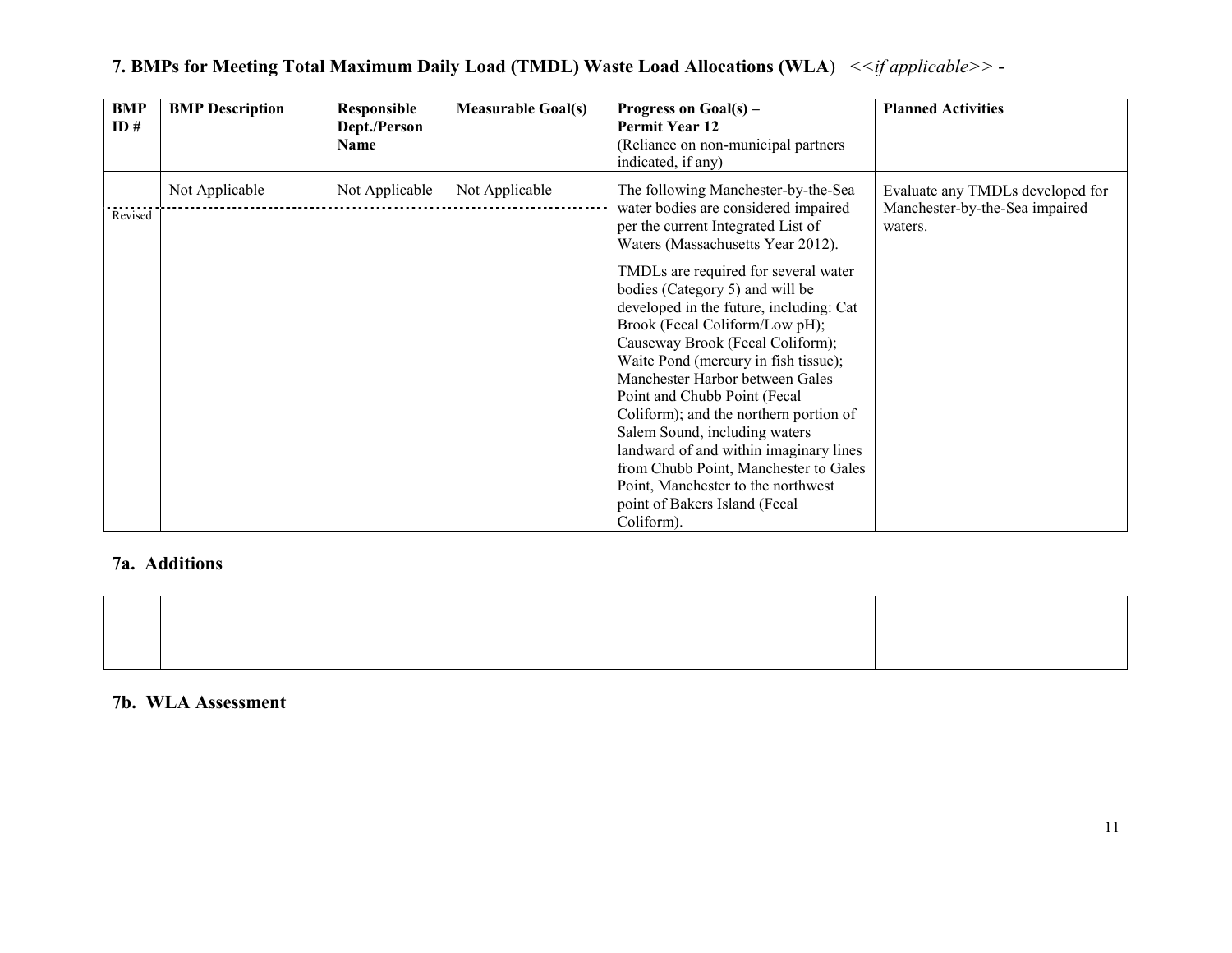#### **Part IV. Summary of Information Collected and Analyzed**

.

The Town of Manchester-by-the-Sea maintains that it continues to be in compliance with the 2003 Massachusetts Small MS4 Permit. In addition to the information presented in Part III, above, the following information is available:

- I. Results from Salem Sound Coastwatch's Clean Beaches and Streams Water Quality Monitoring Program for Summer 2014 are available at their website. http://www.salemsound.org/CB&S.html
- II. The Town's Board of Health maintains records of weekly sampling results and beach closings for the Town's beaches at eight sampling locations. The Massachusetts Department of Public Health also presents sampling results on their website: http://mass.digitalhealthdepartment.com/public\_21/beaches.cfm?btown=Manchester-By-The-Sea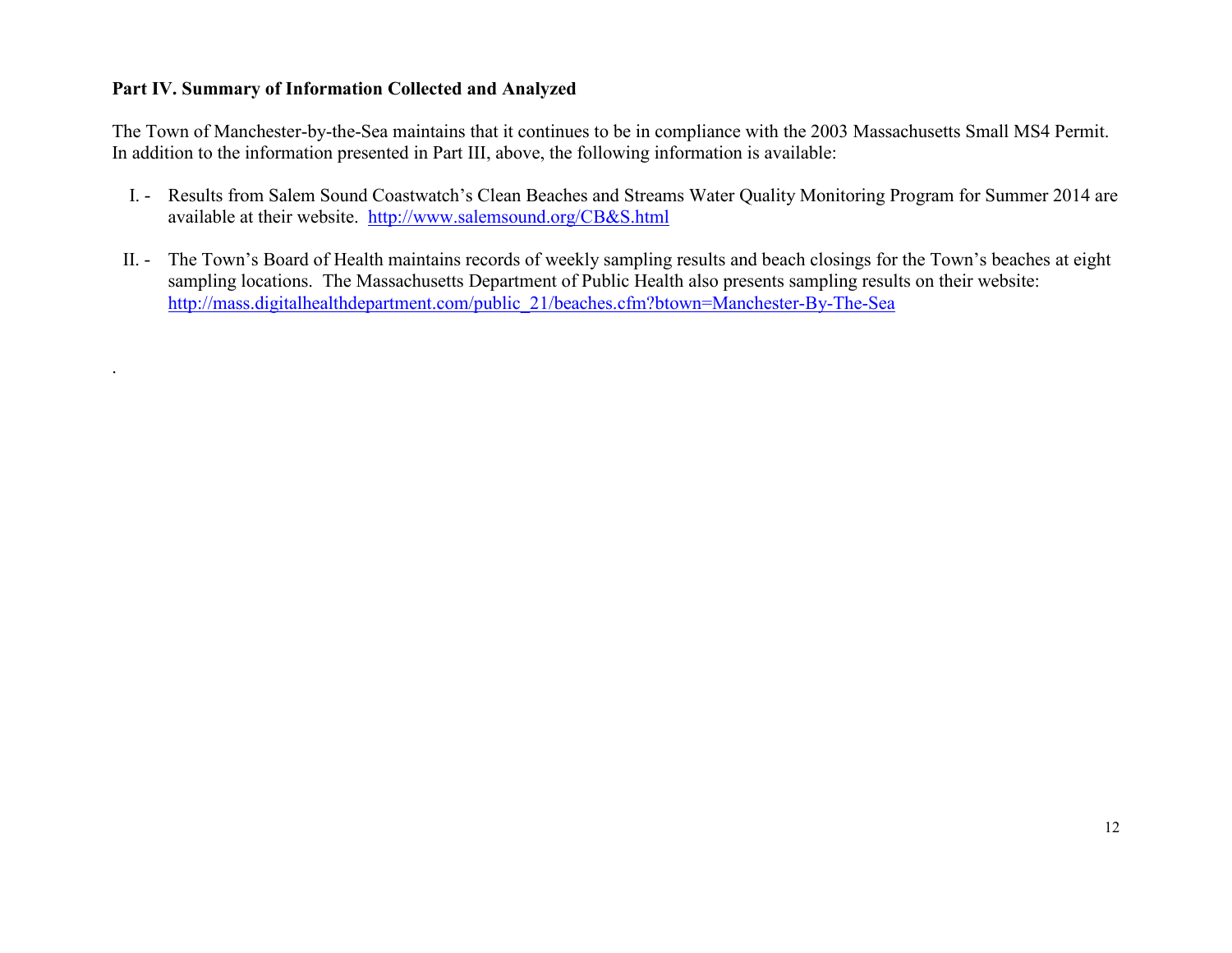### **Part V. Program Outputs & Accomplishments (OPTIONAL)**

(Since beginning of permit coverage unless specified otherwise by a \*\*, which indicates response is for period covering April 1, 2014 through March 31, 2015)

### **Programmatic**

|                                                               | (Preferred Units) Response |              |
|---------------------------------------------------------------|----------------------------|--------------|
| Stormwater management position created/staffed                | (y/n)                      |              |
| Annual program budget/expenditures **                         | (S)                        |              |
| Total program expenditures since beginning of permit coverage | I D                        |              |
| Funding mechanism(s) (General Fund, Enterprise, Utility, etc) |                            | General Fund |
|                                                               |                            |              |

#### **Education, Involvement, and Training**

| Estimated number of property owners reached by education program(s)        | $(\# \text{ or } \% )$  |  |
|----------------------------------------------------------------------------|-------------------------|--|
| Stormwater management committee established                                | (y/n)                   |  |
| Stream teams established or supported                                      | $(\# \text{ or } y/n)$  |  |
| Shoreline clean-up participation or quantity of shoreline miles cleaned ** | $(y/n \text{ or } mi.)$ |  |
| Shoreline cleaned since beginning of permit coverage                       | (mi)                    |  |
| Household Hazardous Waste Collection Days                                  |                         |  |
| days sponsored **                                                          | (# )                    |  |
| community participation **                                                 | $(\# \text{ or } \%)$   |  |
| material collected **                                                      | (tons or gal)           |  |
| School curricula implemented                                               | (y/n)                   |  |
|                                                                            |                         |  |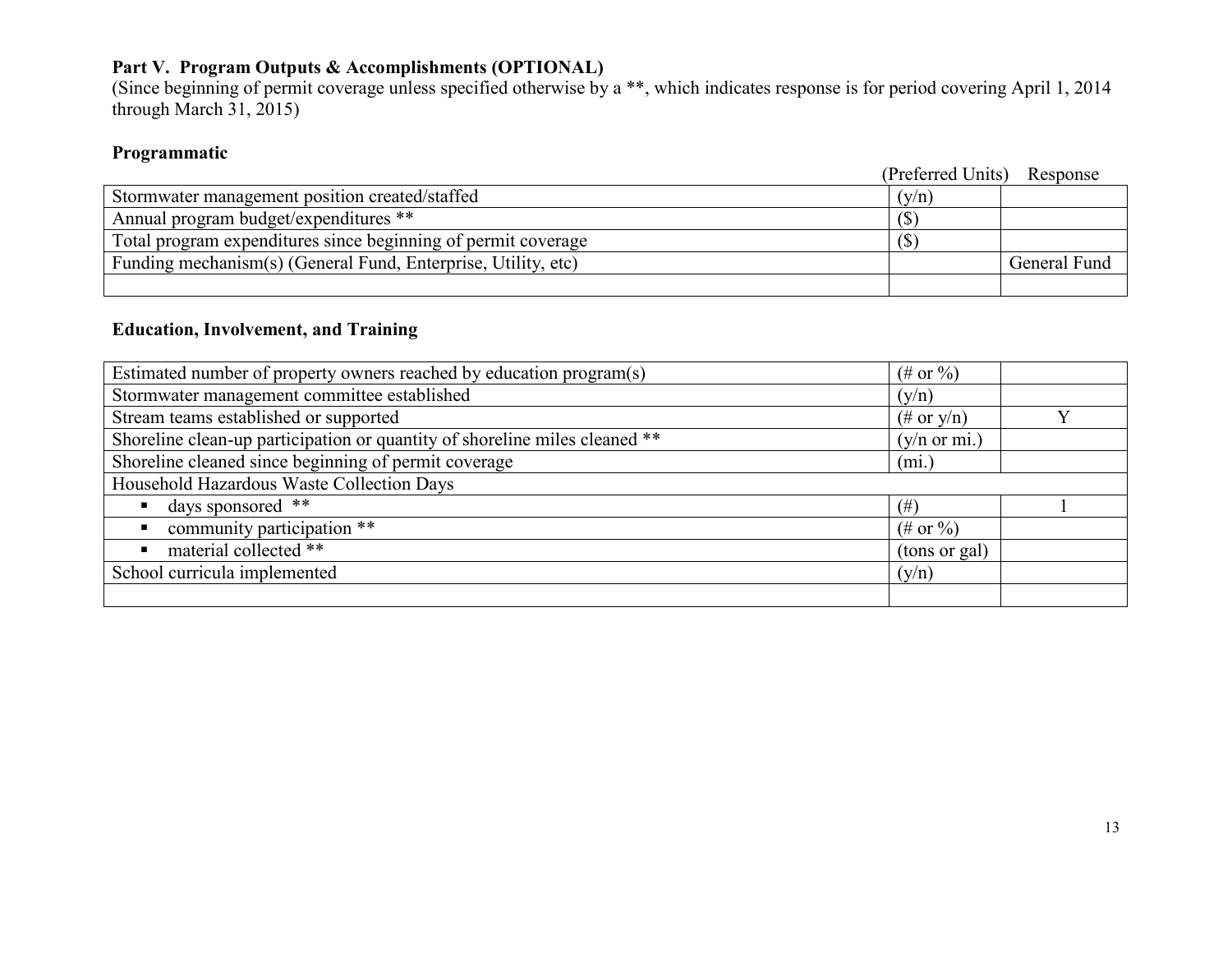## **Legal/Regulatory**

|                                                    | In Place | Reviewing   |         | Draft  |         |
|----------------------------------------------------|----------|-------------|---------|--------|---------|
|                                                    | Prior to | Existing    |         | 1n     |         |
|                                                    | Phase II | Authorities | Drafted | Review | Adopted |
| Regulatory Mechanism Status (indicate with "X")    |          |             |         |        |         |
| Illicit Discharge Detection & Elimination          |          |             |         | Χ      |         |
| Erosion & Sediment Control                         |          |             |         |        |         |
| Post-Development Stormwater Management             |          |             |         |        | Х       |
| Accompanying Regulation Status (indicate with "X") |          |             |         |        |         |
| Illicit Discharge Detection & Elimination          |          |             |         | X      |         |
| Erosion & Sediment Control                         |          |             |         |        |         |
| Post-Development Stormwater Management             |          |             |         |        |         |

## **Mapping and Illicit Discharges**

|                                                                    | (Preferred Units)      | Response |
|--------------------------------------------------------------------|------------------------|----------|
| Outfall mapping complete                                           | (%)                    | 100      |
| Estimated or actual number of outfalls                             | (# )                   |          |
| System-Wide mapping complete (complete storm sewer infrastructure) | (%)                    | 99       |
| Mapping method $(s)$                                               |                        |          |
| Paper/Mylar                                                        | (%)                    |          |
| <b>CADD</b><br>$\blacksquare$                                      | (%)                    |          |
| <b>GIS</b>                                                         | (%)                    | 100      |
| Outfalls inspected/screened **                                     | $(\# \text{ or } \% )$ |          |
| Outfalls inspected/screened (Since beginning of permit coverage)   | $(\# \text{ or } \% )$ |          |
| Illicit discharges identified **                                   | $(\#)$                 |          |
| Illicit discharges identified (Since beginning of permit coverage) | $(\#)$                 |          |
| Illicit connections removed **                                     | $(\# )$ ; and          |          |
|                                                                    | $(est.$ gpd $)$        |          |
| Illicit connections removed (Since beginning of permit coverage)   | $(\#);$ and            |          |
|                                                                    | $(est.$ gpd $)$        |          |
| % of population on sewer                                           | $(\%)$                 | >60      |
| % of population on septic systems                                  | $(\%)$                 | $<$ 40   |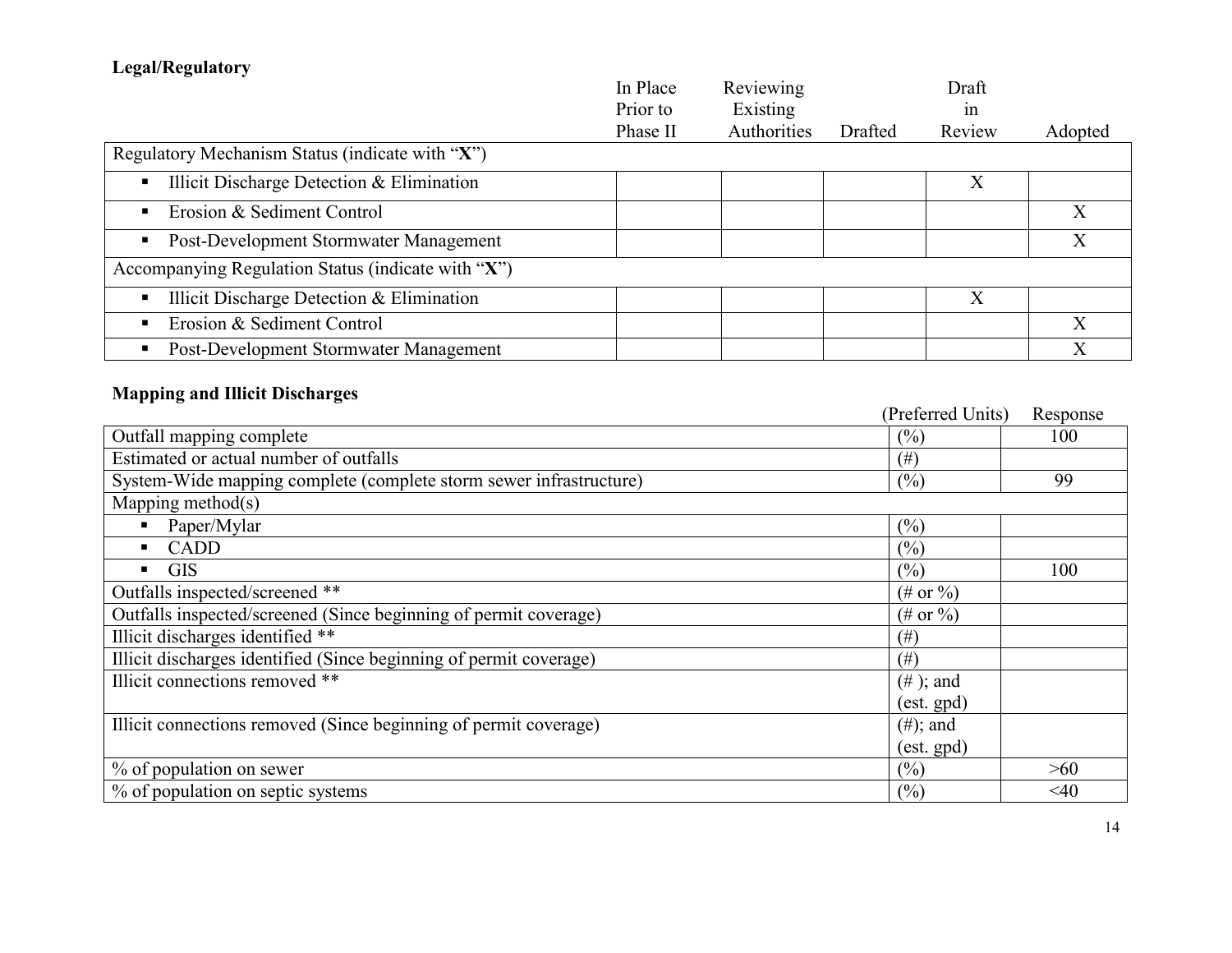#### **Construction**

| Сонэн асион                                                                                          | (Preferred Units) Response |     |
|------------------------------------------------------------------------------------------------------|----------------------------|-----|
| Number of construction starts $(>1$ -acre) **                                                        | (# )                       |     |
| Estimated percentage of construction starts adequately regulated for erosion and sediment control ** | (%)                        | 100 |
| Site inspections completed **                                                                        | $(\# \text{ or } \% )$     |     |
| Tickets/Stop work orders issued **                                                                   | $(\# \text{ or } \% )$     |     |
| Fines collected **                                                                                   | $(\#$ and \$)              |     |
| Complaints/concerns received from public **                                                          | (# )                       |     |
|                                                                                                      |                            |     |
|                                                                                                      |                            |     |

### **Post-Development Stormwater Management**

| Estimated percentage of development/redevelopment projects adequately regulated for post- | (%)                    | 100 |
|-------------------------------------------------------------------------------------------|------------------------|-----|
| construction stormwater control                                                           |                        |     |
| Site inspections (for proper BMP installation $\&$ operation) completed **                | $(\# \text{ or } \% )$ |     |
| BMP maintenance required through covenants, escrow, deed restrictions, etc.               | (y/n)                  |     |
| Low-impact development (LID) practices permitted and encouraged                           | (y/n)                  |     |
|                                                                                           |                        |     |
|                                                                                           |                        |     |

### **Operations and Maintenance**

| Average frequency of catch basin cleaning (non-commercial/non-arterial streets) **           | (imes/yr)             |            |
|----------------------------------------------------------------------------------------------|-----------------------|------------|
| Average frequency of catch basin cleaning (commercial/arterial or other critical streets) ** | (imes/yr)             |            |
| Qty of structures cleaned **                                                                 | $(\#$                 | $\sim 620$ |
| Qty. of storm drain cleaned **                                                               | $\frac{6}{6}$ , LF or |            |
|                                                                                              | mi.)                  |            |
| Qty. of screenings/debris removed from storm sewer infrastructure **                         | (lbs. or tons)        |            |
| Disposal or use of screenings (landfill, POTW, compost, beneficial use, etc.) **             | (location)            | Compost    |

| $\sqrt{ }$<br>$\Delta$ 31110<br>osts<br>Basır<br>и                                   |                 |  |
|--------------------------------------------------------------------------------------|-----------------|--|
| .<br>ıture<br>nond⊤<br>Tabor<br>$\Delta \mathbf{v}$<br>hī.<br>ndoet :<br>ലവ<br>чнени | $\sqrt{2}$<br>. |  |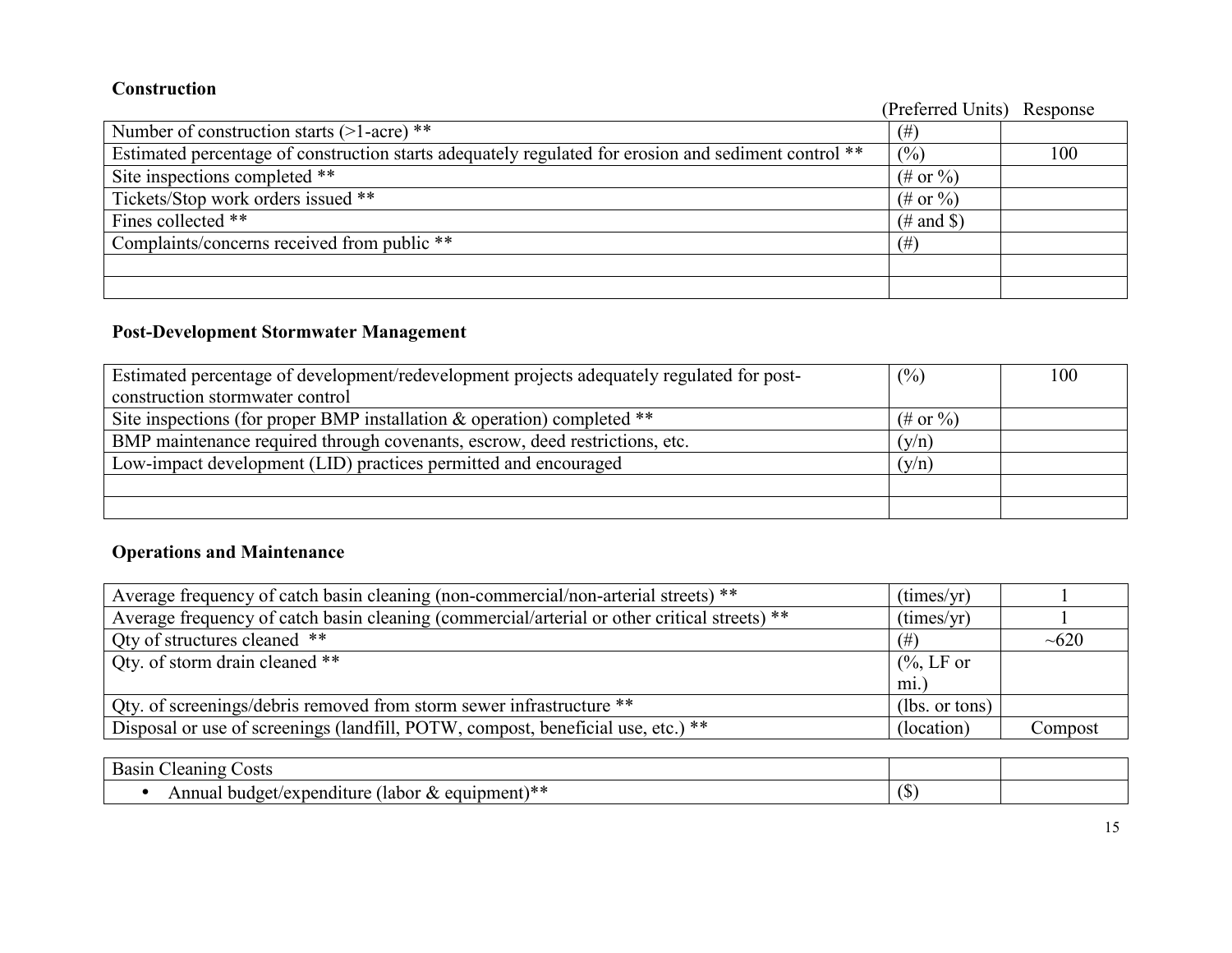| Hourly or per basin contract rate **                                                    | $(\frac{5}{hr}$ or $\frac{6}{5}$ |                  |
|-----------------------------------------------------------------------------------------|----------------------------------|------------------|
|                                                                                         | per basin)                       |                  |
| Disposal cost**<br>$\bullet$                                                            | $(\$\)$                          |                  |
| <b>Cleaning Equipment</b>                                                               |                                  |                  |
| Clam shell truck(s) owned/leased<br>$\bullet$                                           | $(\#)$                           | $1 -$ leased     |
| Vacuum truck(s) owned/leased<br>$\bullet$                                               | (# )                             |                  |
| Vacuum trucks specified in contracts<br>$\bullet$                                       | (y/n)                            |                  |
| % Structures cleaned with clam shells **<br>$\bullet$                                   | (%)                              | 90               |
| % Structures cleaned with vactor **<br>$\bullet$                                        | (%)                              | 10               |
|                                                                                         | (Preferred Units)                | Response -       |
| Average frequency of street sweeping (non-commercial/non-arterial streets) **           | (times/yr)                       |                  |
| Average frequency of street sweeping (commercial/arterial or other critical streets) ** | (times/yr)                       |                  |
| Qty. of sand/debris collected by sweeping **                                            | (lbs. or tons)                   |                  |
| Disposal of sweepings (landfill, POTW, compost, beneficial use, etc.) **                | (location)                       | Compost          |
| <b>Annual Sweeping Costs</b>                                                            |                                  |                  |
| Annual budget/expenditure (labor & equipment)**                                         | $($)$                            | ~10,000          |
| Hourly or lane mile contract rate **                                                    | $(\frac{1}{2})$ hr. or           |                  |
|                                                                                         | $ln \text{ mi.}$ )               |                  |
| Disposal cost**                                                                         | $(\$)$                           |                  |
| Sweeping Equipment                                                                      |                                  |                  |
| Rotary brush street sweepers owned/leased                                               | $(\#)$                           | 1, leased        |
| Vacuum street sweepers owned/leased                                                     | $(\#)$                           | $\boldsymbol{0}$ |
| Vacuum street sweepers specified in contracts                                           | (y/n)                            | N                |
| % Roads swept with rotary brush sweepers **                                             | $\frac{0}{0}$                    | 100              |
| % Roads swept with vacuum sweepers **                                                   | $\frac{0}{0}$                    | $\mathbf{0}$     |

| Reduction (since beginning of permit coverage) in application on public land of:<br>("N/A" = never used; " $100\%$ " = elimination) |                 |     |
|-------------------------------------------------------------------------------------------------------------------------------------|-----------------|-----|
| Fertilizers                                                                                                                         | (lbs. or $\%$ ) | 100 |
| Herbicides                                                                                                                          | (lbs. or $\%$ ) | 100 |
| Pesticides                                                                                                                          | (lbs. or $\%$ ) | 100 |
| Integrated Pest Management (IPM) Practices Implemented                                                                              |                 |     |
|                                                                                                                                     |                 |     |